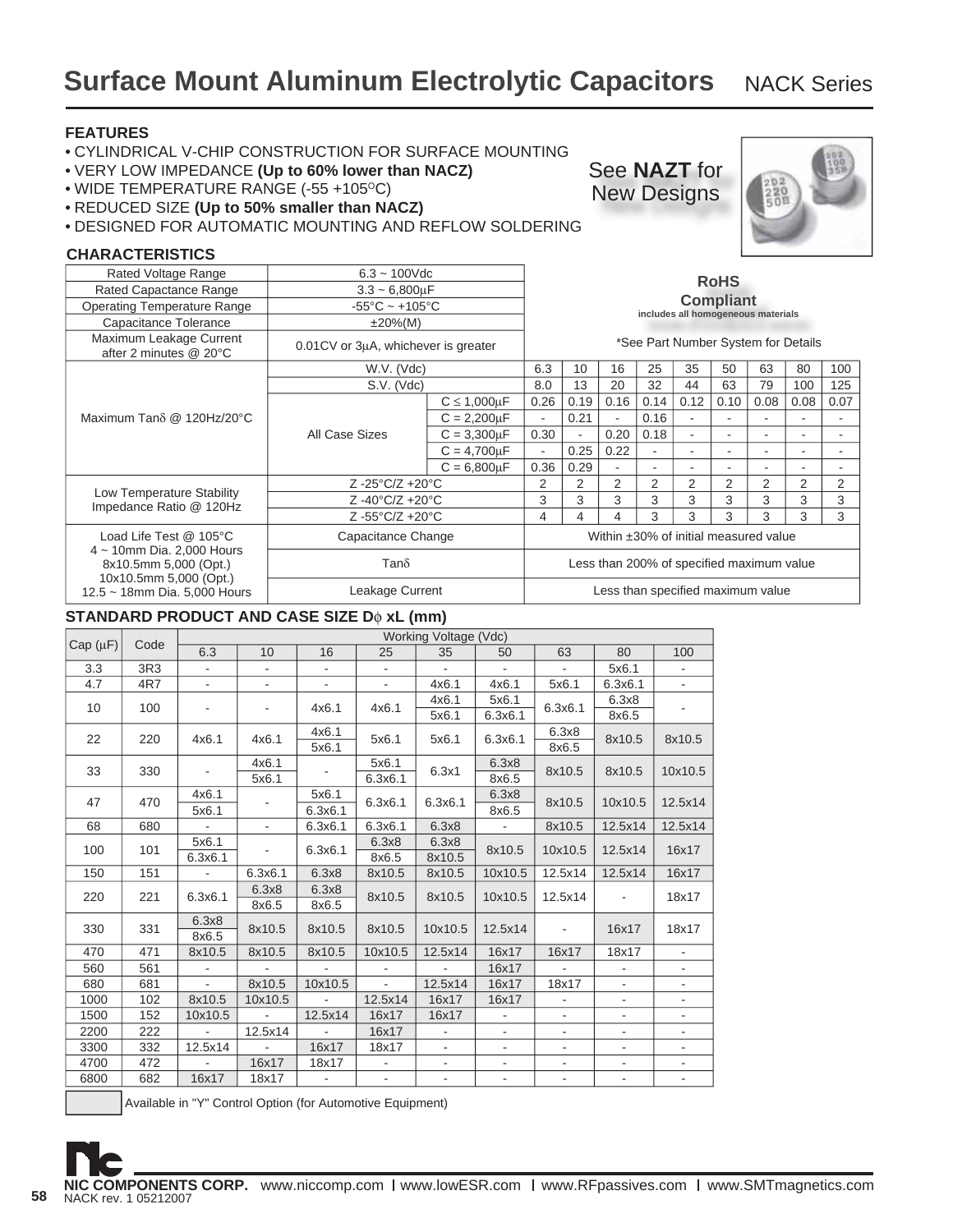| NIC Part Number*                                           | Cap.      | W.V.  | <b>Dissipaton Factor</b> | Max. Ripple Current (mA) | Max. Impedance $(\Omega)$                                         | Load Life Hours |
|------------------------------------------------------------|-----------|-------|--------------------------|--------------------------|-------------------------------------------------------------------|-----------------|
|                                                            | $(\mu F)$ | (Vdc) | $(Tan \delta)$           | +105°C/100KHz            | +20°C/100KHz                                                      | $@ + 105°C$     |
| NACK220M6.3V4x6.1TR13F                                     | 22        |       | 0.26                     | 90                       | 1.35                                                              | 2,000           |
| NACK470M6.3V4x6.1TR13F                                     | 47        |       | 0.26                     | 90                       | 1.35                                                              | 2,000           |
| NACK470M6.3V5x6.1TR13F                                     |           |       | 0.26                     | 160                      | 0.70                                                              | 2,000           |
| NACK101M6.3V5x6.1TR13F                                     | 100       |       | 0.26                     | 160                      | 0.70                                                              | 2,000           |
| NACK101M6.3V6.3x6.1TR13F                                   |           |       | 0.26                     | 240                      | 0.36                                                              | 2,000           |
| NACK221M6.3V6.3x6.1TR13F                                   | 220       |       | 0.26                     | 240                      | 0.36                                                              | 2,000           |
| NACK331M6.3V6.3x8TR13F                                     | 330       |       | 0.26                     | 280                      | 0.34                                                              | 2,000           |
| NACK331M6.3V8x6.5TR13F                                     |           | 6.3   | 0.26                     | 300                      | 0.26                                                              | 2,000           |
| NACK471M6.3V8x10.5TR13F                                    | 470       |       | 0.26                     | 600                      | 0.16                                                              | 2,000           |
| NACK471M6.3V8x10.5TR13EF                                   | 470       |       | 0.26                     | 600                      | 0.16                                                              | 5,000           |
| NACK102M6.3V8x10.5TR13F                                    | 1000      |       | 0.26                     | 600                      | 0.16                                                              | 2,000           |
| NACK102M6.3V8x10.5TR13EF                                   | 1000      |       | 0.26                     | 600                      | 0.16                                                              | 5,000           |
| NACK152M6.3V10x10.5TR13F                                   | 1500      |       | 0.28                     | 850                      | 0.08                                                              | 2,000           |
| NACK152M6.3V10x10.5TR13 <b>E</b> F                         | 1500      |       | 0.28                     | 850                      | 0.08                                                              | 5,000           |
| NACK332M6.3V12.5x14TR13F                                   | 3300      |       | 0.30                     | 1100                     | 0.06                                                              | 5,000           |
| NACK682M6.3V16x17TR15F                                     | 6800      |       | 0.36                     | 1800                     | 0.035                                                             | 5,000           |
| NACK220M10V4x6.1TR13F                                      | 22        |       | 0.19                     | 90                       | 1.35                                                              | 2,000           |
| NACK330M10V4x6.1TR13F                                      | 33        |       | 0.19                     | 90                       | 1.35                                                              | 2,000           |
| NACK330M10V5x6.1TR13F                                      |           |       | 0.19                     | 160                      | 0.70                                                              | 2,000           |
| NACK151M10V6.3x6.1TR13F                                    | 150       |       | 0.19                     | 240                      | 0.36                                                              | 2,000           |
| NACK221M10V6.3x8TR13F                                      | 220       |       | 0.19                     | 160                      | 0.34                                                              | 2,000           |
| NACK221M10V8x6.5TR13F                                      |           |       | 0.19                     | 300                      | 0.26                                                              | 2,000           |
| NACK331M10V8x10.5TR13F                                     | 330       |       | 0.19                     | 600                      | 0.16                                                              | 2,000           |
| NACK331M10V8x10.5TR13EF                                    | 330       |       | 0.19                     | 600                      | 0.16                                                              | 5,000           |
| NACK471M10V8x10.5TR13F                                     | 470       | 10    | 0.19                     | 600                      | 0.16                                                              | 2,000           |
| NACK471M10V8x10.5TR13EF                                    | 470       |       | 0.19                     | 600                      | 0.16                                                              | 5,000           |
| NACK681M10V8x10.5TR13F                                     | 680       |       | 0.19                     | 600                      | 0.16                                                              | 2,000           |
| NACK681M10V8x10.5TR13EF                                    | 680       |       | 0.19                     | 600                      | 0.16                                                              | 5,000           |
| NACK102M10V10x10.5TR13F                                    | 1000      |       | 0.19                     | 850                      | 0.08                                                              | 2,000           |
| NACK102M10V10x10.5TR13EF                                   | 1000      |       | 0.19                     | 850                      | 0.08                                                              | 5,000           |
| NACK222M10V12.5x14TR13F                                    | 2200      |       | 0.21                     | 1100                     | 0.06                                                              | 5,000           |
| NACK472M10V16x17TR15F                                      | 4700      |       | 0.25                     | 1800                     | 0.035                                                             | 5,000           |
| NACK682M10V18x17TR13F                                      | 6800      |       | 0.29                     | 2060                     | 0.033                                                             | 5,000           |
| NACK100M16V4x6.1TR13F                                      | 10        |       | 0.16                     | 90                       | 1.35                                                              | 2,000           |
| NACK220M16V4x6.1TR13F                                      | 22        |       | 0.16                     | 90                       | 1.35                                                              | 2,000           |
| NACK220M16V5x6.1TR13F                                      |           |       | 0.16                     | 160                      | 0.70                                                              | 2,000           |
| NACK470M16V5x6.1TR13F                                      |           |       | 0.16                     | 160                      | 0.70                                                              | 2,000           |
| NACK470M16V6.3x6.1TR13F                                    | 47        |       | 0.16                     | 240                      | 0.36                                                              | 2,000           |
| NACK680M16V6.3x6.1TR13F                                    | 68        |       | 0.16                     | 240                      | 0.36                                                              | 2,000           |
| NACK101M16V6.3x6.1TR13F                                    | 100       |       | 0.16                     | 240                      | 0.36                                                              | 2,000           |
| NACK151M16V6.3x8TR13F                                      | 150       |       | 0.16                     | 280                      | 0.34                                                              | 2,000           |
| NACK221M16V6.3x8TR13F                                      |           |       | 0.16                     | 280                      | 0.34                                                              | 2,000           |
| NACK221M16V8x6.5TR13F                                      | 220       | 16    | 0.16                     | 300                      | 0.26                                                              | 2,000           |
| NACK331M16V8x10.5TR13F                                     | 330       |       | 0.16                     | 600                      | 0.16                                                              | 2,000           |
| NACK331M16V8x10.5TR13EF                                    | 330       |       | 0.16                     | 600                      | 0.16                                                              | 5,000           |
| NACK471M16V8x10.5TR13F                                     | 470       |       | 0.16                     | 600                      | 0.16                                                              | 2,000           |
| NACK471M16V8x10.5TR13EF                                    | 470       |       | 0.16                     | 600                      | 0.16                                                              | 5,000           |
| NACK681M16V10x10.5TR13F                                    | 680       |       | 0.16                     | 850                      | 0.08                                                              | 2,000           |
| NACK681M16V10x10.5TR13EF                                   | 680       |       | 0.16                     | 850                      | 0.08                                                              | 5,000           |
| NACK152M16V12.5x14TR15F                                    | 1500      |       | 0.18                     | 1100                     | 0.06                                                              | 5,000           |
| NACK332M16V16x17TR15F                                      | 3300      |       | 0.20                     | 1800                     | 0.035                                                             | 5,000           |
| NACK472M16V18x17TR13F                                      | 4700      |       | 0.22                     | 2060                     | 0.033                                                             | 5,000           |
| NACK100M25V4x6.1TR13F                                      | 10        |       | 0.14                     | 90                       | 1.35                                                              | 2,000           |
| NACK220M25V5x6.1TR13F                                      | 22        |       | 0.14                     | 160                      | 0.70                                                              | 2,000           |
| NACK330M25V5x6.1TR13F                                      |           |       | 0.14                     | 160                      | 0.70                                                              | 2,000           |
| NACK330M25V6.3x6.1TR13F                                    | 33        | 25    | 0.14                     | 240                      | 0.36                                                              | 2,000           |
| NACK470M25V6.3x6.1TR13F                                    | 47        |       | 0.14                     | 240                      | 0.36                                                              | 2,000           |
| NACK680M25V6.3x6.1TR13F                                    | 68        |       | 0.14                     | 240                      | 0.36                                                              | 2,000           |
| NACK101M25V6.3x8TR13F                                      | 100       |       | 0.14                     | 280                      | 0.34                                                              | 2,000           |
| Available in "Y" Control Option (for Automotive Equipment) |           |       |                          |                          | *See part numbering system for how to denote WT termination style |                 |
|                                                            |           |       |                          |                          |                                                                   |                 |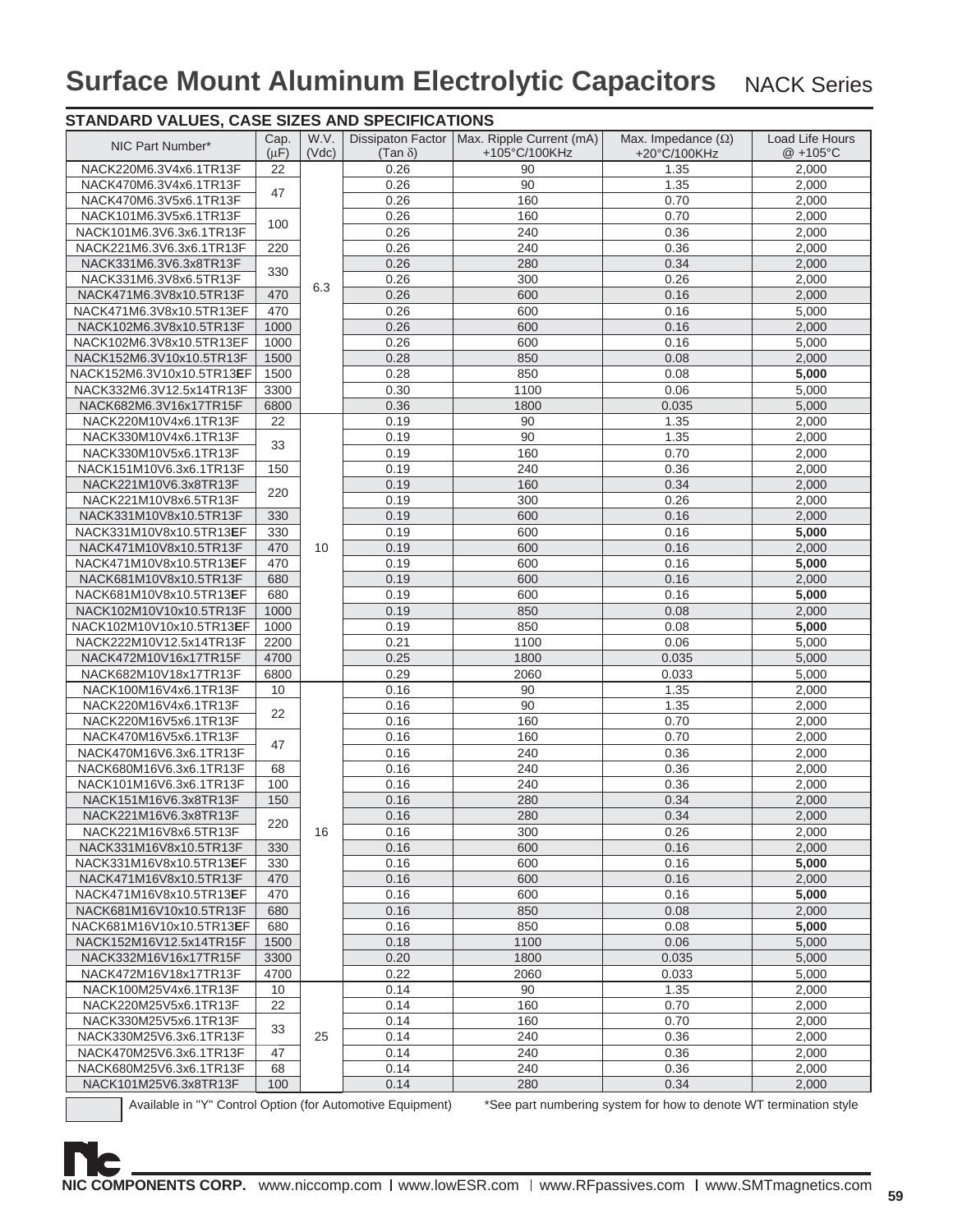### **STANDARD VALUES, CASE SIZES AND SPECIFICATIONS**

| NIC Part Number*                                   | Cap.<br>$(\mu F)$ | W.V.<br>(Vdc) | <b>Dissipaton Factor</b><br>$(Tan \delta)$ | Max. Ripple Current (mA)<br>+105°C/100KHz | Max. Impedance $(\Omega)$<br>+20°C/100KHz | <b>Load Life Hours</b><br>$@ + 105°C$ |
|----------------------------------------------------|-------------------|---------------|--------------------------------------------|-------------------------------------------|-------------------------------------------|---------------------------------------|
| NACK101M25V8x6.5TR13F                              | 100               |               | 0.14                                       | 600                                       | 0.26                                      | 2,000                                 |
| NACK151M25V8x10.5TR13F                             | 150               |               | 0.14                                       | 600                                       | 0.16                                      | 2,000                                 |
| NACK151M25V8x10.5TR13EF                            | 150               |               | 0.14                                       | 600                                       | 0.16                                      | 5,000                                 |
| NACK221M25V8x10.5TR13F                             | 220               |               | 0.14                                       | 600                                       | 0.16                                      | 2,000                                 |
| NACK221M25V8x10.5TR13EF                            | 220               |               | 0.14                                       | 600                                       | 0.16                                      | 5,000                                 |
| NACK331M25V8x10.5TR13F                             | 330               |               | 0.14                                       | 850                                       | 0.16                                      | 2,000                                 |
| NACK331M25V8x10.5TR13EF                            | 330               | 25            | 0.14                                       | 850                                       | 0.16                                      | 5,000                                 |
| NACK471M25V10x10.5TR13F                            | 470               |               | 0.14                                       | 1100                                      | 0.08                                      | 2,000                                 |
| NACK471M25V10x10.5TR13EF                           | 470               |               | 0.14                                       | 1100                                      | 0.08                                      | 5,000                                 |
| NACK102M25V12.5x14TR15F                            | 1000              |               | 0.14                                       | 1100                                      | 0.06                                      | 5,000                                 |
| NACK152M25V16X17TR15F                              | 1500              |               | 0.16                                       | 1800                                      | 0.035                                     | 5,000                                 |
| NACK222M25V16x17TR15F                              | 2200              |               | 0.16                                       | 1800                                      | 0.035                                     | 5,000                                 |
| NACK332M25V18x17TR13F                              | 3300              |               | 0.18                                       | 1800                                      | 0.033                                     | 5,000                                 |
| NACK4R7M35V4x6.1TR13F                              | 4.7               |               | 0.12                                       | 90                                        | 1.35                                      | 2,000                                 |
| NACK100M35V4x6.1TR13F                              | 10                |               | 0.12                                       | 90                                        | 1.35                                      | 2,000                                 |
| NACK100M35V5x6.1TR13F                              |                   |               | 0.12                                       | 160                                       | 0.70                                      | 2,000                                 |
| NACK220M35V5x6.1TR13F                              | 22                |               | 0.12                                       | 160                                       | 0.70                                      | 2,000                                 |
| NACK330M35V6.3x1TR13F                              | 33                |               | 0.12                                       | 240                                       | 0.36                                      | 2,000                                 |
| NACK470M35V6.3x6.1TR13F                            | 47                |               | 0.12                                       | 240                                       | 0.36                                      | 2,000                                 |
| NACK680M35V6.3x8TR13F                              | 68                |               | 0.12                                       | 280                                       | 0.34                                      | 2,000                                 |
| NACK101M35V6.3x8TR13F                              | 100               |               | 0.12                                       | 280                                       | 0.34                                      | 2,000                                 |
| NACK101M35V8x10.5TR13F                             |                   |               | 0.12                                       | 600                                       | 0.16                                      | 2,000                                 |
| NACK101M35V8x10.5TR13EF                            | 100               | 35            | 0.12                                       | 600                                       | 0.16                                      | 5,000                                 |
| NACK151M35V8x10.5TR13F                             | 150               |               | 0.12                                       | 600                                       | 0.16                                      | 2,000                                 |
| NACK151M35V8x10.5TR13EF                            | 150               |               | 0.12                                       | 600                                       | 0.16                                      | 5,000                                 |
| NACK221M35V8x10.5TR13F                             | 220               |               | 0.12                                       | 600                                       | 0.16                                      | 2,000                                 |
| NACK221M35V8x10.5TR13EF                            | 220               |               | 0.12                                       | 600                                       | 0.16                                      | 5,000                                 |
| NACK331M35V10x10.5TR13F                            | 330               |               | 0.12                                       | 850                                       | 0.08                                      | 2,000                                 |
| NACK331M35V10x10.5TR13EF                           | 330               |               | 0.12                                       | 850                                       | 0.08                                      | 5,000                                 |
| NACK471M35V12.5x14TR15F<br>NACK681M35V12.5x14TR15F | 470<br>680        |               | 0.12<br>0.12                               | 1100<br>1100                              | 0.06<br>0.06                              | 5,000                                 |
| NACK102M35V16x17TR15F                              | 1000              |               | 0.12                                       | 1800                                      | 0.035                                     | 5,000<br>5,000                        |
|                                                    | 1500              |               | 0.12                                       | 1800                                      |                                           |                                       |
| NACK152M35V16x17TR15F<br>NACK4R7M50V4x6.1TR13F     | 4.7               |               | 0.10                                       | 60                                        | 0.035<br>2.9                              | 5,000<br>2,000                        |
| NACK100M50V5x6.1TR13F                              |                   |               | 0.10                                       | 85                                        | 1.52                                      | 2,000                                 |
| NACK100M50V6.3x6.1TR13F                            | 10                |               | 0.10                                       | 165                                       | 0.88                                      | 2,000                                 |
| NACK220M50V6.3x6.1TR13F                            | 22                |               | 0.10                                       | 165                                       | 0.88                                      | 2,000                                 |
| NACK330M50V6.3x8TR13F                              |                   |               | 0.10                                       | 195                                       | 0.68                                      | 2.000                                 |
| NACK330M50V8x6.5TR13F                              | 33                |               | 0.10                                       | 195                                       | 0.68                                      | 2,000                                 |
| NACK470M50V6.3x8TR13F                              |                   |               | 0.10                                       | 195                                       | 0.68                                      | 2,000                                 |
| NACK470M50V8x6.5TR13F                              | 47                |               | 0.10                                       | 195                                       | 0.68                                      | 2,000                                 |
| NACK101M50V8x10.5TR13F                             | 100               |               | 0.10                                       | 350                                       | 0.34                                      | 2,000                                 |
| NACK101M50V8x10.5TR13EF                            | 100               | 50            | 0.10                                       | 350                                       | 0.34                                      | 5,000                                 |
| NACK151M50V10x10.5TR13F                            | 150               |               | 0.10                                       | 670                                       | 0.18                                      | 2,000                                 |
| NACK151M50V10x10.5TR13EF                           | 150               |               | 0.10                                       | 670                                       | 0.18                                      | 5,000                                 |
| NACK221M50V10x10.5TR13F                            | 220               |               | 0.10                                       | 670                                       | 0.18                                      | 2,000                                 |
| NACK221M50V10x10.5TR13EF                           | 220               |               | 0.10                                       | 670                                       | 0.18                                      | 5,000                                 |
| NACK331M50V12.5x14TR15F                            | 330               |               | 0.10                                       | 900                                       | 0.12                                      | 5,000                                 |
| NACK471M50V16x17TR15F                              | 470               |               | 0.10                                       | 1610                                      | 0.073                                     | 5,000                                 |
| NACK561M50V16x17TR15F                              | 560               |               | 0.10                                       | 1610                                      | 0.073                                     | 5,000                                 |
| NACK681M50V16x17TR15F                              | 680               |               | 0.10                                       | 1610                                      | 0.073                                     | 5,000                                 |
| NACK102M50V16x17TR15F                              | 1000              |               | 0.10                                       | 1610                                      | 0.073                                     | 5,000                                 |
| NACK4R7M63V5x6.1TR13F                              | 4.7               |               | 0.08                                       | 50                                        | 3.0                                       | 2,000                                 |
| NACK100M63V6.3x6.1TR13F                            | 10                |               | 0.08                                       | 80                                        | 1.5                                       | 2,000                                 |
| NACK220M63V6.3x8TR13F                              |                   |               | 0.08                                       | 120                                       | 1.2                                       | 2,000                                 |
| NACK220M63V8x6.5TR13F                              | 22                | 63            | 0.08                                       | 120                                       | 1.2                                       | 2,000                                 |
| NACK330M63V8x10.5TR13F                             | 33                |               | 0.08                                       | 250                                       | 0.65                                      | 2,000                                 |
| NACK470M63V8x10.5TR13F                             | 47                |               | 0.08                                       | 250                                       | 0.65                                      | 2,000                                 |

Available in "Y" Control Option (for Automotive Equipment) \*See part numbering system for how to denote WT termination style

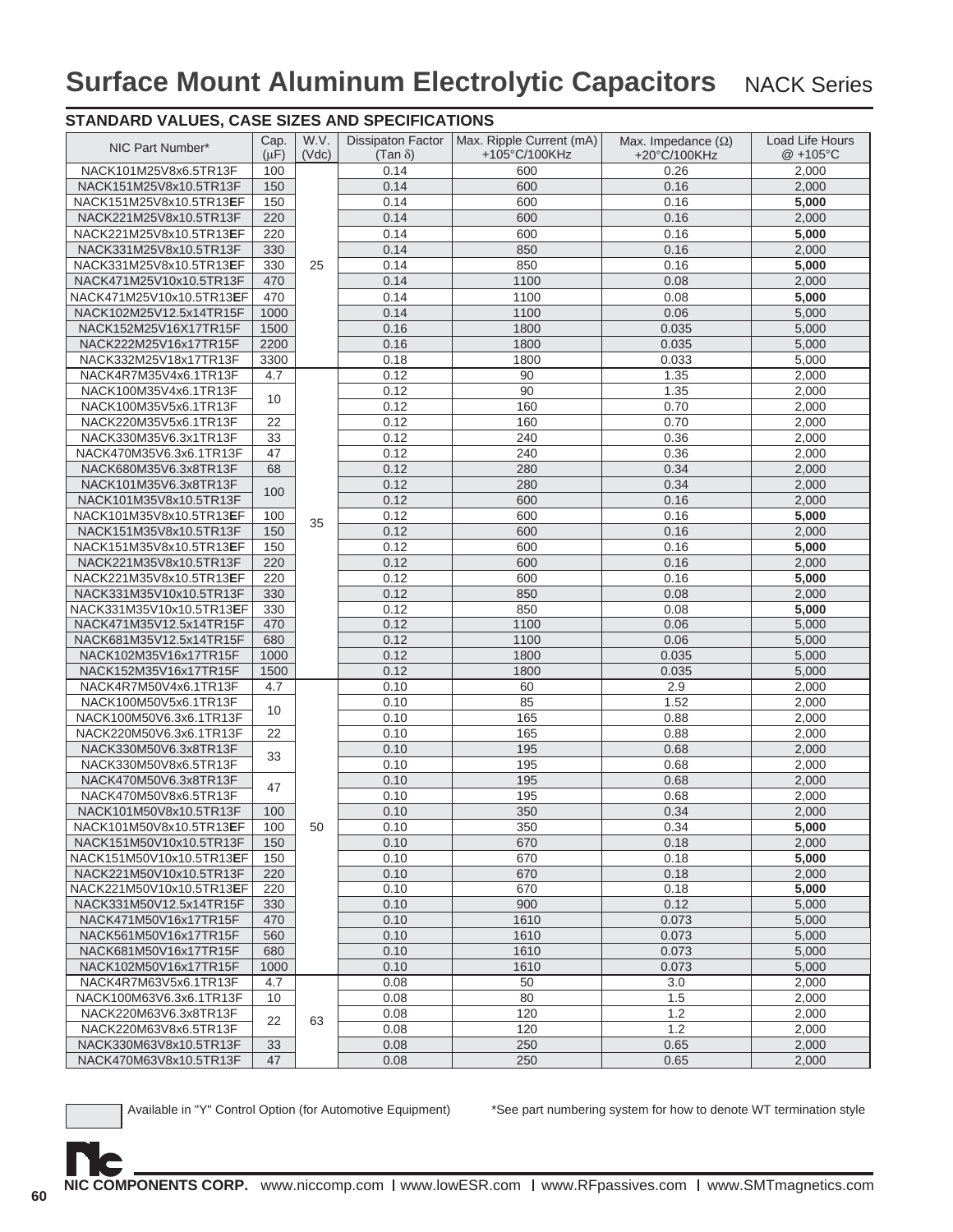| NIC Part Number*         | Cap.<br>$(\mu F)$ | W.V.<br>(Vdc) | <b>Dissipaton Factor</b><br>(Tan $\delta$ ) | Max. Ripple Current (mA)<br>+105°C/100KHz | Max. Impedance $(\Omega)$<br>+20°C/100KHz | <b>Load Life Hours</b><br>@ +105°C |
|--------------------------|-------------------|---------------|---------------------------------------------|-------------------------------------------|-------------------------------------------|------------------------------------|
| NACK680M63V8x10.5TR13F   | 68                |               | 0.08                                        | 250                                       | 0.65                                      | 2,000                              |
| NACK101M63V10x10.5TR13F  | 100               |               | 0.08                                        | 400                                       | 0.35                                      | 2.000                              |
| NACK151M63V12.5x14TR13F  | 150               |               | 0.08                                        | 800                                       | 0.16                                      | 5,000                              |
| NACK221M63V12.5x14TR13F  | 220               | 63            | 0.08                                        | 800                                       | 0.16                                      | 5,000                              |
| NACK471M63V16x17TR15F    | 470               |               | 0.08                                        | 1410                                      | 0.082                                     | 5,000                              |
| NACK681M63V18x17TR13F    | 680               |               | 0.08                                        | 1690                                      | 0.08                                      | 5,000                              |
| NACK3R3M80V5x6.1TR13F    | 3.3               |               | 0.08                                        | 25                                        | 5.0                                       | 2,000                              |
| NACK4R7M80V6.3x6.1TR13F  | 4.7               |               | 0.08                                        | 40                                        | 3.0                                       | 2,000                              |
| NACK100M80V6.3x8TR13F    | 10                |               | 0.08                                        | 60                                        | 2.4                                       | 2,000                              |
| NACK100M80V8x6.5TR13F    |                   |               | 0.08                                        | 60                                        | 2.4                                       | 2.000                              |
| NACK220M80V8x10.5TR13F   | 22                |               | 0.08                                        | 130                                       | 1.3                                       | 2,000                              |
| NACK330M80V8x10.5TR13F   | 33                | 80            | 0.08                                        | 130                                       | 1.3                                       | 2,000                              |
| NACK470M80V10x10.5TR13F  | 47                |               | 0.08                                        | 200                                       | 0.7                                       | 2,000                              |
| NACK680M80V12.5x14TR15F  | 68                |               | 0.08                                        | 500                                       | 0.32                                      | 5,000                              |
| NACK101M80V12.5x14TR15F  | 100               |               | 0.08                                        | 500                                       | 0.32                                      | 5,000                              |
| NACK151M80V12.5x14TR15F  | 150               |               | 0.08                                        | 500                                       | 0.32                                      | 5,000                              |
| NACK331M80V16x17TR15F    | 330               |               | 0.08                                        | 793                                       | 0.17                                      | 5,000                              |
| NACK471M80V18x17TR13F    | 470               |               | 0.08                                        | 917                                       | 0.153                                     | 5,000                              |
| NACK220M100V8x10.5TR13F  | 22                |               | 0.07                                        | 130                                       | 1.3                                       | 2,000                              |
| NACK330M100V10x10.5TR13F | 33                |               | 0.07                                        | 200                                       | 0.7                                       | 2,000                              |
| NACK470M100V12.5x14TR15F | 47                |               | 0.07                                        | 500                                       | 0.32                                      | 5,000                              |
| NACK680M100V12.5x14TR15F | 68                | 100           | 0.07                                        | 500                                       | 0.32                                      | 5,000                              |
| NACK101M100V16x17TR15F   | 100               |               | 0.07                                        | 793                                       | 0.17                                      | 5,000                              |
| NACK151M100V16x17TR15F   | 150               |               | 0.07                                        | 793                                       | 0.17                                      | 5,000                              |
| NACK221M100V18x17TR13F   | 220               |               | 0.07                                        | 917                                       | 0.153                                     | 5,000                              |
| NACK331M100V18x17TR13F   | 330               |               | 0.07                                        | 917                                       | 0.153                                     | 5,000                              |

#### **STANDARD VALUES, CASE SIZES AND SPECIFICATIONS**

Available in "Y" Control Option (for Automotive Equipment)

\*See part numbering system for how to denote WT termination style

#### **RIPPLE CURRENT FREQUENCY CORRECTION FACTOR**



#### **PRECAUTIONS** Please review the notes on correct use, safety and precautions found on **pages T10** & **T11** of NIC's **Electrolytic Capacitor catalog**.

Also found at **www.niccomp.com/precautions**  If in doubt or uncertainty, please review your specifi c application - process details with NIC's technical support personnel: **tpmg@niccomp.com**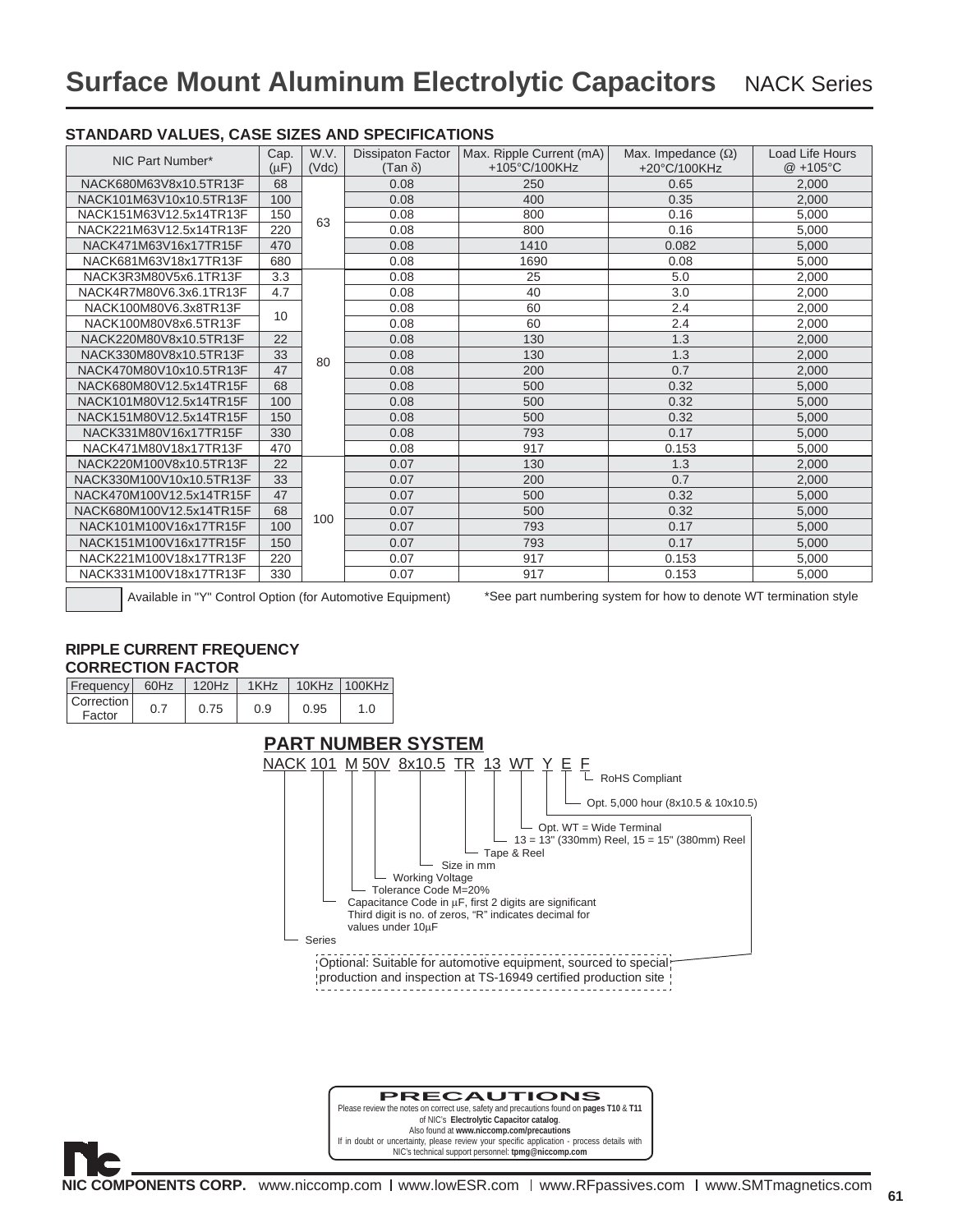#### **DIMENSIONS (mm)**

| Case Size        | $D\phi \pm 0.5$ | L max. | A, B           | H max. | ±0.3             | $P \pm 0.3$ | W               | K                 | R                        | S                        |                          |
|------------------|-----------------|--------|----------------|--------|------------------|-------------|-----------------|-------------------|--------------------------|--------------------------|--------------------------|
| $4 \times 6.1$   | 4.0             | 6.1    | $4.3 \pm 0.2$  | 5.5    | 1.8              | 1.0         | $0.65 \pm 0.15$ | $0.35 \pm 0.2$    |                          |                          |                          |
| $5 \times 6.1$   | 5.0             | 6.1    | $5.3 \pm 0.2$  | 6.5    | $2.2\phantom{0}$ | 1.5         | $0.65 \pm 0.15$ | $0.35 \pm 0.2$    |                          | ۰                        |                          |
| 6.3 6.1          | 6.3             | 6.1    | $6.6 \pm 0.2$  | 7.8    | 2.6              | 1.8         | $0.65 \pm 0.15$ | $0.35 \pm 0.2$    |                          | ٠                        | $\overline{\phantom{a}}$ |
| $6.3 \times 8$   | 6.3             | 8.0    | $6.6 \pm 0.2$  | 7.8    | $2.6\,$          | 1.8         | $0.65 \pm 0.15$ | $0.35 \pm 0.2$    |                          | ۰                        | $\overline{\phantom{a}}$ |
| $8 \times 6.5$   | 8.0             | 6.5    | $8.3 \pm 0.2$  | 9.5    | 3.4              | 2.2         | $0.65 \pm 0.15$ | $0.35 \pm 0.2$    |                          |                          |                          |
| 8 x 6.5WT        | 8.0             | 6.8    | $8.3 \pm 0.2$  | 9.5    | 3.4              | 2.2         | $0.70 \pm 0.10$ | $0.35 \pm 0.2$    | $0.70 \pm 0.2$           | $5.3 \pm 0.2$            | $1.7 \pm 0.2$            |
| 8 x 10.5         | 8.0             | 10.5   | $8.3 \pm 0.2$  | 10.0   | 3.1              | 3.1         | $0.90 \pm 0.20$ | $0.70 + 0.2/-0.5$ |                          |                          |                          |
| 8 x 10.5WT       | 8.0             | 10.8   | $8.3 \pm 0.2$  | 10.0   | 3.4              | 3.1         | $1.20 \pm 0.20$ | $0.70 \pm 0.2$    | $0.70 \pm 0.2$           | $5.3 \pm 0.2$            | $1.3 \pm 0.2$            |
| $10 \times 10.5$ | 10.0            | 10.5   | $10.3 \pm 0.2$ | 12.0   | 3.2              | 4.6         | $1.05 \pm 0.35$ | $0.70 + 0.2/-0.5$ | $\overline{\phantom{a}}$ | ٠                        |                          |
| 10 x 10.5WT      | 10.0            | 10.8   | $10.3 \pm 0.2$ | 12.0   | 3.5              | 4.6         | $1.20 \pm 0.20$ | $0.70 \pm 0.2$    | $0.70 \pm 0.2$           | $6.9 \pm 0.2$            | $1.3 \pm 0.2$            |
| $12.5 \times 14$ | 12.5            | 14.0   | $13.2 \pm 0.6$ | 15.0   | 4.5              | 4.6         | $1.00 \pm 0.40$ | $0.70 + 0.3/-0.5$ |                          | $\overline{\phantom{a}}$ |                          |
| 12.5 x 14WT      | 12.5            | 14.3   | $13.5 \pm 0.2$ | 15.0   | 4.7              | 4.4         | $1.20 \pm 0.30$ | $0.70 \pm 0.3$    | $2.2 \pm 0.2$            | $7.1 \pm 0.2$            | $2.4 \pm 0.2$            |
| $16 \times 17$   | 16.0            | 17.0   | $16.7 \pm 0.6$ | 19.0   | 5.2              | 6.9         | $1.50 \pm 0.60$ | $0.70 + 0.3/-0.4$ |                          |                          |                          |
| 16 x 17WT        | 16.0            | 17.5   | $17.0 \pm 0.2$ | 20.0   | 5.5              | 6.9         | $1.65 \pm 0.45$ | $0.70 + 0.3/-0.4$ | $3.0 \pm 0.2$            | $9.0 \pm 0.2$            | $1.9 \pm 0.2$            |
| $18 \times 17$   | 18.0            | 17.0   | $19.0 \pm 0.2$ | 21.0   | 6.7              | 6.7         | $1.20 \pm 0.30$ | $0.70 \pm 0.3$    | $\overline{\phantom{a}}$ | ٠                        | $\sim$                   |
| 18 x 17WT        | 18.0            | 17.3   | $19.0 \pm 0.2$ | 21.0   | 6.7              | 6.7         | $1.40 \pm 0.20$ | $0.70 \pm 0.3$    | $3.0 \pm 0.2$            | $11.0 \pm 0.2$           | $1.9 \pm 0.2$            |

Anti-Vibration Skirt on WT Style









#### **RECOMMENDED LAND PATTERN (mm) STANDARD TERMINAL**

| Case Dia. | a   | b   | C   |
|-----------|-----|-----|-----|
| 4x6.1     | 1.0 | 2.6 | 1.8 |
| 5x6.1     | 1.4 | 3.0 | 1.8 |
| 6.3x6.1   | 2.1 | 3.5 | 1.8 |
| 6.3x8     | 2.1 | 3.5 | 1.8 |
| 8x6.5     | 2.2 | 4.5 | 1.6 |
| 8x10.5    | 2.8 | 4.1 | 2.2 |
| 10x10.5   | 4.5 | 4.5 | 2.5 |
| 12.5x14   | 4.3 | 5.8 | 2.5 |
| 16x17     | 6.6 | 6.5 | 4.0 |
| 18x17     | 6.0 | 7.5 | 2.5 |

### **RECOMMENDED LAND PATTERN (mm) WT STYLE TERMINATION WIDE TERMINAL**

| Case Dia.  | d   | e   |     |
|------------|-----|-----|-----|
| 8x6.5WT    | 1.8 | 4.1 | 5.0 |
| 8x10.5WT   | 2.7 | 4.0 | 4.7 |
| 10x10.5 WT | 3.9 | 4.4 | 4.7 |
| 12.5x14WT  | 3.9 | 6.0 | 2.5 |
| 16x17WT    | 4.7 | 8.4 | 9.6 |
| 18x17WT    | 4.7 | 8.4 | 9.6 |



**62**

#### **STANDARD TERMINATION**